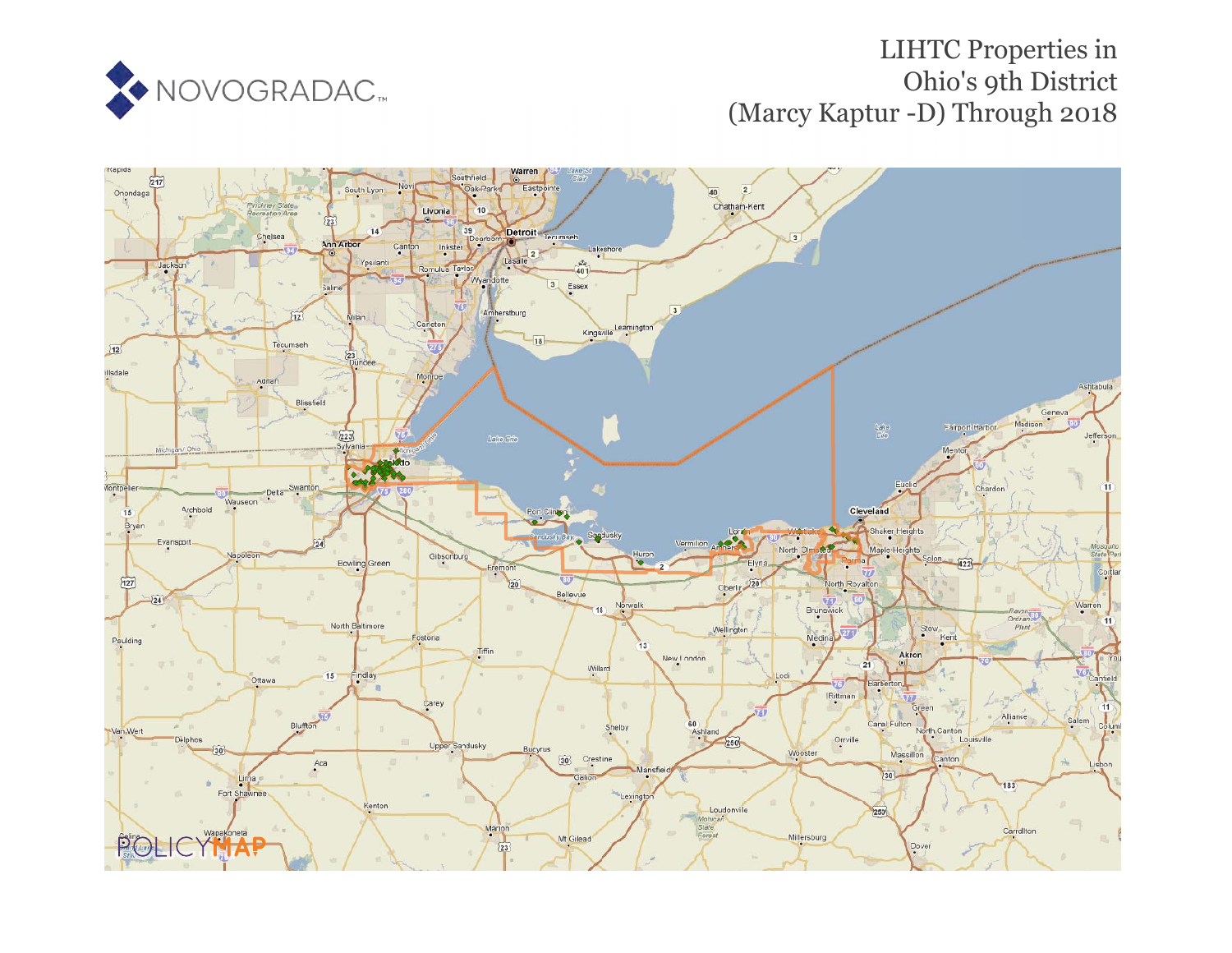| <b>Project Name</b>                              | <b>Address</b>                                  | City          | <b>State</b> | <b>Zip Code</b> | <b>Nonprofit</b><br><b>Sponsor</b> | <b>Allocation</b><br>Year | <b>Annual</b><br><b>Allocated</b><br><b>Amount</b> | <b>Year PIS</b> | <b>Construction Type</b>                            | <b>Total</b><br><b>Units</b> | Low<br><b>Income</b><br><b>Units</b> | <b>Rent or</b><br><b>Income</b><br><b>Ceiling</b> | <b>Credit %</b>                             | <b>Tax-Exempt</b><br><b>Bond</b> | HUD Multi-Family<br>Financing/<br><b>Rental Assistance</b> |
|--------------------------------------------------|-------------------------------------------------|---------------|--------------|-----------------|------------------------------------|---------------------------|----------------------------------------------------|-----------------|-----------------------------------------------------|------------------------------|--------------------------------------|---------------------------------------------------|---------------------------------------------|----------------------------------|------------------------------------------------------------|
| RIVERFRONT APTS                                  | $245\,\mathrm{N}$ SUMMIT<br>$\operatorname{ST}$ | <b>TOLEDO</b> | OH           | 43604           | $\mathbf{N}\mathbf{o}$             | 2001                      | \$923,081                                          | 2000            | <b>Acquisition and Rehab 113</b>                    |                              | 113                                  | 60% AMGI                                          | <b>Both 30%</b><br>and 70%<br>present value | No                               |                                                            |
| THE LAKEWOODS                                    | 2125<br><b>ARLINGTON</b><br>AVE                 | <b>TOLEDO</b> | OH           | 43609           | No                                 | 1997                      | \$0                                                | 2000            | Acquisition and Rehab 89                            |                              | 89                                   |                                                   | 70 % present $\rm\thinspace_{Yes}$<br>value |                                  |                                                            |
| <b>WILLARD APTS</b>                              | 2257 UPTON AVE TOLEDO                           |               | OH           | 43606           | Yes                                | 1998                      | \$101,299                                          | 2000            | Acquisition and Rehab 15                            |                              | $15\,$                               |                                                   | <b>Both 30%</b><br>and 70%<br>present value | No                               |                                                            |
| OAKWOOD HOMES I                                  | 916 OAKWOOD<br>AVE                              | <b>TOLEDO</b> | OH           | 43607           | Yes                                | 2003                      | \$0                                                | 2001            | Both New Construction $\,$ 40 $\,$<br>and $\rm A/R$ |                              | 40                                   | 60% AMGI                                          | <b>Both 30%</b><br>and 70%<br>present value |                                  |                                                            |
| RENASCENCE OTTAWA 1445<br><b>AREA RESIDENCES</b> | <b>MACOMBER ST</b>                              | <b>TOLEDO</b> | OH           | 43606           | Yes                                | 2002                      | \$559,379                                          | 2001            | <b>New Construction</b>                             | 47                           | 47                                   | 60% AMGI                                          | <b>Both 30%</b><br>and 70%<br>present value | No                               |                                                            |
| SOUTHERN HEIGHTS<br>MULTIFAMILY                  | 1648 E 29TH ST LORAIN                           |               | OH           | 44055           | Yes                                | 2003                      | \$464,113                                          | 2001            | Acquisition and Rehab 63                            |                              | 56                                   | 60% AMGI                                          | <b>Both 30%</b><br>and 70%<br>present value | No                               |                                                            |
| <b>SWAN COVE APTS</b>                            | 1232 WENZ RD TOLEDO                             |               | OH           | 43615           | No                                 | 2002                      | \$585,818                                          | 2001            | <b>New Construction</b>                             | 76                           | 76                                   | 60% AMGI                                          | Not<br>Indicated                            |                                  |                                                            |
| WATERFORD                                        | 4851 ANGOLA<br>RD                               | <b>TOLEDO</b> | OH           | 43615           | No                                 | 2001                      | \$533,837                                          | 2001            | New Construction                                    | 80                           | 64                                   | 50% AMGI                                          | 70 % present $\hbox{~No}$<br>value          |                                  |                                                            |
| <b>ADAMS STREET</b><br><b>DEVELOPMENT</b>        | 322 14TH ST                                     | <b>TOLEDO</b> | OH           | 43604           | Yes                                | 2000                      | \$297,346                                          | 2002            | New Construction                                    | 52                           | 31                                   |                                                   | 70 % present $\,$ No $\,$<br>value          |                                  |                                                            |
| <b>CITY FORREST OF</b><br>TOLEDO                 | $151$ N MICHIGAN $_{\rm TOLEDO}$<br>${\rm ST}$  |               | OH           | 43604           | Yes                                | 2003                      | \$883,141                                          | 2002            | <b>New Construction</b>                             | 70                           | 70                                   | 60% AMGI                                          | 70 % present<br>value                       |                                  |                                                            |
| <b>NEW CHENEY FLATS</b>                          | <b>6 SOUTHARD</b><br>AVE                        | <b>TOLEDO</b> | OH           | 43604           | Yes                                | 2002                      | \$487,636                                          | 2002            | New Construction                                    | 65                           | 45                                   | 60% AMGI                                          | 70 % present $\hbox{~No}$<br>value          |                                  |                                                            |
| OAKWOOD HOMES II                                 | 1384 GRAND<br>AVE                               | <b>TOLEDO</b> | OH           | 43606           | Yes                                | 2003                      | \$516,852                                          | 2002            | <b>New Construction</b>                             | 40                           | 40                                   | 60% AMGI                                          | 70 % present $\hbox{~No}$<br>value          |                                  |                                                            |
| UPTOWN ARTS APTS I 336 14TH ST                   |                                                 | <b>TOLEDO</b> | OH           | 43604           | Yes                                | 2002                      | \$0                                                | 2002            | <b>New Construction</b>                             | 52                           | 31                                   | 60% AMGI                                          | <b>Both 30%</b><br>and 70%<br>present value |                                  |                                                            |

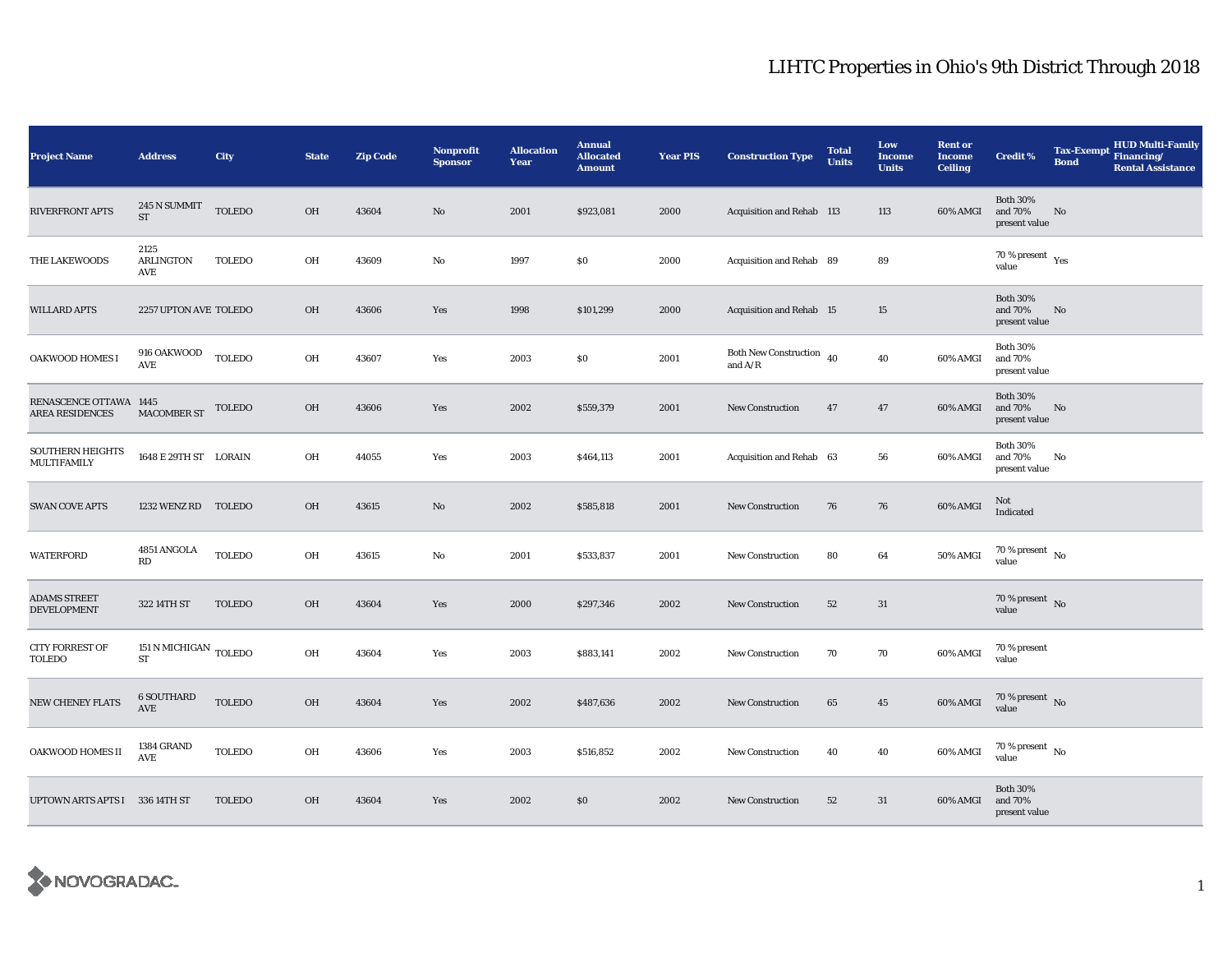| <b>Project Name</b>                   | <b>Address</b>                                                    | City          | <b>State</b> | <b>Zip Code</b> | <b>Nonprofit</b><br><b>Sponsor</b> | <b>Allocation</b><br>Year | <b>Annual</b><br><b>Allocated</b><br><b>Amount</b> | <b>Year PIS</b> | <b>Construction Type</b>                    | <b>Total</b><br><b>Units</b> | Low<br><b>Income</b><br><b>Units</b> | <b>Rent or</b><br><b>Income</b><br><b>Ceiling</b> | <b>Credit %</b>                                      | <b>Tax-Exempt</b><br><b>Bond</b> | <b>HUD Multi-Family</b><br>Financing/<br><b>Rental Assistance</b> |
|---------------------------------------|-------------------------------------------------------------------|---------------|--------------|-----------------|------------------------------------|---------------------------|----------------------------------------------------|-----------------|---------------------------------------------|------------------------------|--------------------------------------|---------------------------------------------------|------------------------------------------------------|----------------------------------|-------------------------------------------------------------------|
| AUTUMN WOOD<br>VILLAGE                | 4205<br>ANGELWOOD<br>DR                                           | TOLEDO        | OH           | 43615           | Yes                                | 2004                      | \$579,393                                          | 2003            | <b>New Construction</b>                     | 48                           | 48                                   | 60% AMGI                                          | 70 % present $\hbox{~No}$<br>value                   |                                  |                                                                   |
| CHERRYWOOD APTS                       | $722$ CHAMPLAIN $_{\rm TOLEDO}$<br><b>ST</b>                      |               | OH           | 43604           | No                                 | 1989                      | \$180,040                                          | 2003            | Acquisition and Rehab 172                   |                              | 172                                  |                                                   | <b>Both 30%</b><br>and 70%<br>present value          | No                               |                                                                   |
| <b>GARDEN VIEW ACRES</b>              | 1124 ROCKCRESS $_{\rm TOLEDO}$<br><b>DR</b>                       |               | OH           | 43615           | No                                 | 2004                      | \$650,305                                          | 2003            | New Construction                            | 90                           | 63                                   | 60% AMGI                                          | $70$ % present $\,$ No value                         |                                  |                                                                   |
| <b>GREENBELT APTS</b>                 | 806 CHERRY ST TOLEDO                                              |               | OH           | 43604           | No                                 | 2003                      | \$0                                                | 2003            | Acquisition and Rehab 176                   |                              | 176                                  |                                                   | $30$ % present $\,$ $\rm Yes$<br>value               |                                  |                                                                   |
| MARBLEHEAD<br>COMMONS                 | $261$ S BRIDGE RD $\frac{\textup{LAKESIDE}}{\textup{MARBLEHEAD}}$ |               | OH           | 43440           | No                                 | 2003                      | \$354,662                                          | 2003            | <b>New Construction</b>                     | 142                          | 142                                  |                                                   | 30 % present<br>value                                |                                  |                                                                   |
| ONTARIO PLACE<br>HOMES                | $3019$ N ONTARIO $_{\rm TOLEDO}$<br>$\operatorname{ST}$           |               | OH           | 43611           | Yes                                | 2005                      | \$260,015                                          | 2003            | Both New Construction 23<br>and $A/R$       |                              | 19                                   | 60% AMGI                                          | <b>Both 30%</b><br>and 70%<br>present value          | No                               |                                                                   |
| PEARL VILLAGE APTS                    | 4221 PEARL AVE LORAIN                                             |               | OH           | 44055           | No                                 | 2004                      | \$87,424                                           | 2003            | Acquisition and Rehab 80                    |                              | 80                                   |                                                   | 30 % present $\rm\thinspace\gamma_{\rm es}$<br>value |                                  |                                                                   |
| <b>WESTGATE GARDEN</b><br><b>APTS</b> | 3005 LEAVITT<br>RD                                                | <b>LORAIN</b> | OH           | 44052           | No                                 | 2004                      | \$48,414                                           | 2003            | Acquisition and Rehab 72                    |                              | 72                                   |                                                   | 30 % present $\gamma_{\rm e s}$<br>value             |                                  |                                                                   |
| AUTUMN WOOD<br><b>VILLAGE II</b>      | 1122 COUNTRY<br><b>CREEK LN</b>                                   | <b>TOLEDO</b> | OH           | 43615           | Yes                                | 2002                      | \$582,236                                          | 2004            | <b>New Construction</b>                     | 42                           | 42                                   | 60% AMGI                                          | <b>Both 30%</b><br>and 70%<br>present value          | No                               |                                                                   |
| PLAZA                                 | 2520 MONROE<br><b>ST</b>                                          | <b>TOLEDO</b> | OH           | 43620           | No                                 | 2006                      | \$1,030,210                                        | 2004            | Acquisition and Rehab 160                   |                              | 159                                  | 60% AMGI                                          | <b>Both 30%</b><br>and 70%<br>present value          | No                               |                                                                   |
| <b>NATIVITY MANOR</b>                 | 420 W 15TH ST LORAIN                                              |               | OH           | 44052           | Yes                                | 2005                      | \$0                                                | 2004            | Both New Construction $\,$ 38<br>and $A/R$  |                              | $32\,$                               | 60% AMGI                                          | <b>Both 30%</b><br>and 70%<br>present value          | No                               |                                                                   |
| PONTIAC PLACE<br><b>HOMES</b>         | $3152$ N ONTARIO $\,$ TOLEDO $\,$<br>${\rm ST}$                   |               | OH           | 43611           | Yes                                | 2005                      | \$126,086                                          | 2004            | <b>New Construction</b>                     | 11                           | 9                                    | 60% AMGI                                          | <b>Both 30%</b><br>and 70%<br>present value          | No                               |                                                                   |
| OAKWOOD HOMES III                     | $1356$ ELMWOOD $\,$ TOLEDO<br>AVE                                 |               | OH           | 43606           | Yes                                | 2008                      | \$0\$                                              | 2005            | Both New Construction $16$<br>and $\rm A/R$ |                              | 16                                   | 60% AMGI                                          | <b>Both 30%</b><br>and 70%<br>present value          |                                  |                                                                   |

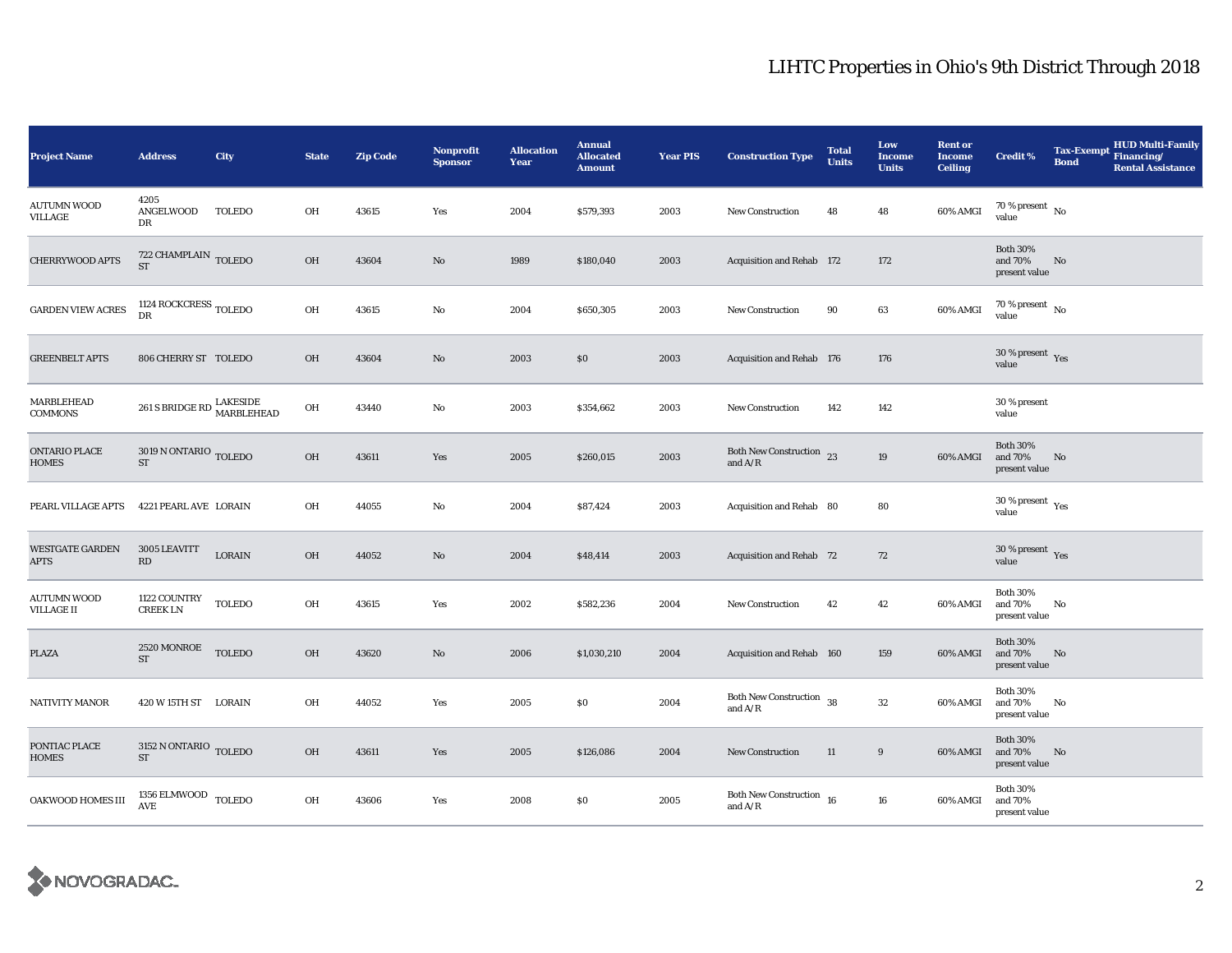| <b>Project Name</b>                                          | <b>Address</b>                                                 | City          | <b>State</b> | <b>Zip Code</b> | Nonprofit<br><b>Sponsor</b> | <b>Allocation</b><br>Year | <b>Annual</b><br><b>Allocated</b><br><b>Amount</b> | <b>Year PIS</b> | <b>Construction Type</b>         | <b>Total</b><br><b>Units</b> | Low<br>Income<br><b>Units</b> | <b>Rent or</b><br><b>Income</b><br><b>Ceiling</b> | <b>Credit %</b>                                 | Tax-Exempt Financing/<br><b>Bond</b> | <b>HUD Multi-Family</b><br><b>Rental Assistance</b> |
|--------------------------------------------------------------|----------------------------------------------------------------|---------------|--------------|-----------------|-----------------------------|---------------------------|----------------------------------------------------|-----------------|----------------------------------|------------------------------|-------------------------------|---------------------------------------------------|-------------------------------------------------|--------------------------------------|-----------------------------------------------------|
| OAKWOOD HOMES IV                                             | $1625\,\mbox{NORMOOD}$ TOLEDO<br>$\operatorname{\mathbf{AVE}}$ |               | OH           | 43607           | Yes                         | 2006                      | \$0                                                | 2005            | <b>New Construction</b>          | 35                           | 35                            | 60% AMGI                                          | <b>Both 30%</b><br>and 70%<br>present value     |                                      |                                                     |
| <b>BYRNEPORT APTS</b>                                        | 867 BYRNEPORT TOLEDO<br>DR                                     |               | OH           | 43609           | No                          | 2007                      | \$146,508                                          | 2006            | Acquisition and Rehab 100        |                              | 100                           | 60% AMGI                                          | $30\,\%$ present $\,$ $\rm Yes$<br>value        |                                      |                                                     |
| <b>FOUNTAIN SQUARE</b><br>APTS                               | 3135 NAVARRE<br>$\operatorname{AVE}$                           | <b>OREGON</b> | OH           | 43616           | No                          | 2007                      | \$133,422                                          | 2006            | <b>Acquisition and Rehab 112</b> |                              | 112                           | 60% AMGI                                          | $30\,\%$ present $\,$ Yes value                 |                                      |                                                     |
| <b>MADONNA HOMES</b>                                         | 722 N HURON ST TOLEDO                                          |               | OH           | 43604           | Yes                         | 2007                      | \$470,693                                          | 2006            | Acquisition and Rehab 171        |                              | 169                           | 60% AMGI                                          | $30\ \%$ present $\rm\thinspace\gamma es$ value |                                      |                                                     |
| MOODY MANOR APTS                                             | 2777 KENT ST                                                   | <b>TOLEDO</b> | OH           |                 |                             | 2007                      | \$0                                                | 2006            | <b>Acquisition and Rehab 118</b> |                              | 118                           |                                                   | 30 % present $\gamma_{\rm{es}}$<br>value        |                                      |                                                     |
| OTTAWA COVE APTS                                             | 1848 OTTAWA<br><b>COVE DR</b>                                  | <b>TOLEDO</b> | OH           | 43611           | No                          | 2007                      | \$139,838                                          | 2006            | Acquisition and Rehab 100        |                              | 100                           | 60% AMGI                                          | $30$ % present $\,$ $\rm Yes$<br>value          |                                      |                                                     |
| NORWICH APTS                                                 | $5086$ NORWICH $\,$ TOLEDO<br>RD                               |               | OH           | 43615           | $\mathbf{No}$               | 2007                      | \$107,708                                          | 2006            | <b>Acquisition and Rehab 77</b>  |                              | 77                            | 60% AMGI                                          | $30\,\%$ present $\,$ Yes value                 |                                      |                                                     |
| REGINA MANOR                                                 | 3731 N ERIE ST TOLEDO                                          |               | OH           | 43611           |                             | 2007                      | \$0\$                                              | 2006            | Acquisition and Rehab 180        |                              | 180                           |                                                   | $30$ % present $\rm\thinspace\,Yes$<br>value    |                                      |                                                     |
| <b>VIEWPOINT APTS</b>                                        | 215 E<br>SHORELINE DR SANDUSKY                                 |               | OH           | 44870           | Yes                         | 2007                      | \$100,000                                          | 2006            | Acquisition and Rehab 117        |                              | 117                           | 60% AMGI                                          | <b>Both 30%</b><br>and 70%<br>present value     |                                      |                                                     |
| WATERFORD II                                                 | 4856<br>TOWNSEND DR                                            | TOLEDO        | OH           | 43615           | Yes                         | 2007                      | \$412,189                                          | 2006            | <b>New Construction</b>          | 74                           | 74                            | 60% AMGI                                          | <b>Both 30%</b><br>and 70%<br>present value     | No                                   | No                                                  |
| WEST CENTRAL HOMES $_{\rm ST}^{1719\ {\rm MACOMBER}}$ TOLEDO |                                                                |               | OH           | 43606           | Yes                         | 2007                      | \$0                                                | 2006            | <b>New Construction</b>          | $32\,$                       | $32\,$                        | 60% AMGI                                          | <b>Both 30%</b><br>and 70%<br>present value     |                                      |                                                     |
| <b>VISTULA HERITAGE</b><br><b>VILLAGE II</b>                 | 617 MULBERRY TOLEDO<br>${\rm ST}$                              |               | OH           | 43604           | Yes                         | 2007                      | $\$0$                                              | 2006            | Acquisition and Rehab 165        |                              | 165                           | 60% AMGI                                          | $30\,\%$ present $\,$ Yes value                 |                                      |                                                     |
| MICHAELMAS MANOR                                             | $3260$ SCHNEIDER RD TOLEDO                                     |               | OH           | 43614           |                             | 2008                      | \$0                                                | 2007            | Acquisition and Rehab 94         |                              | 93                            | 60% AMGI                                          | $30\,\%$ present $\,$ Yes value                 |                                      |                                                     |

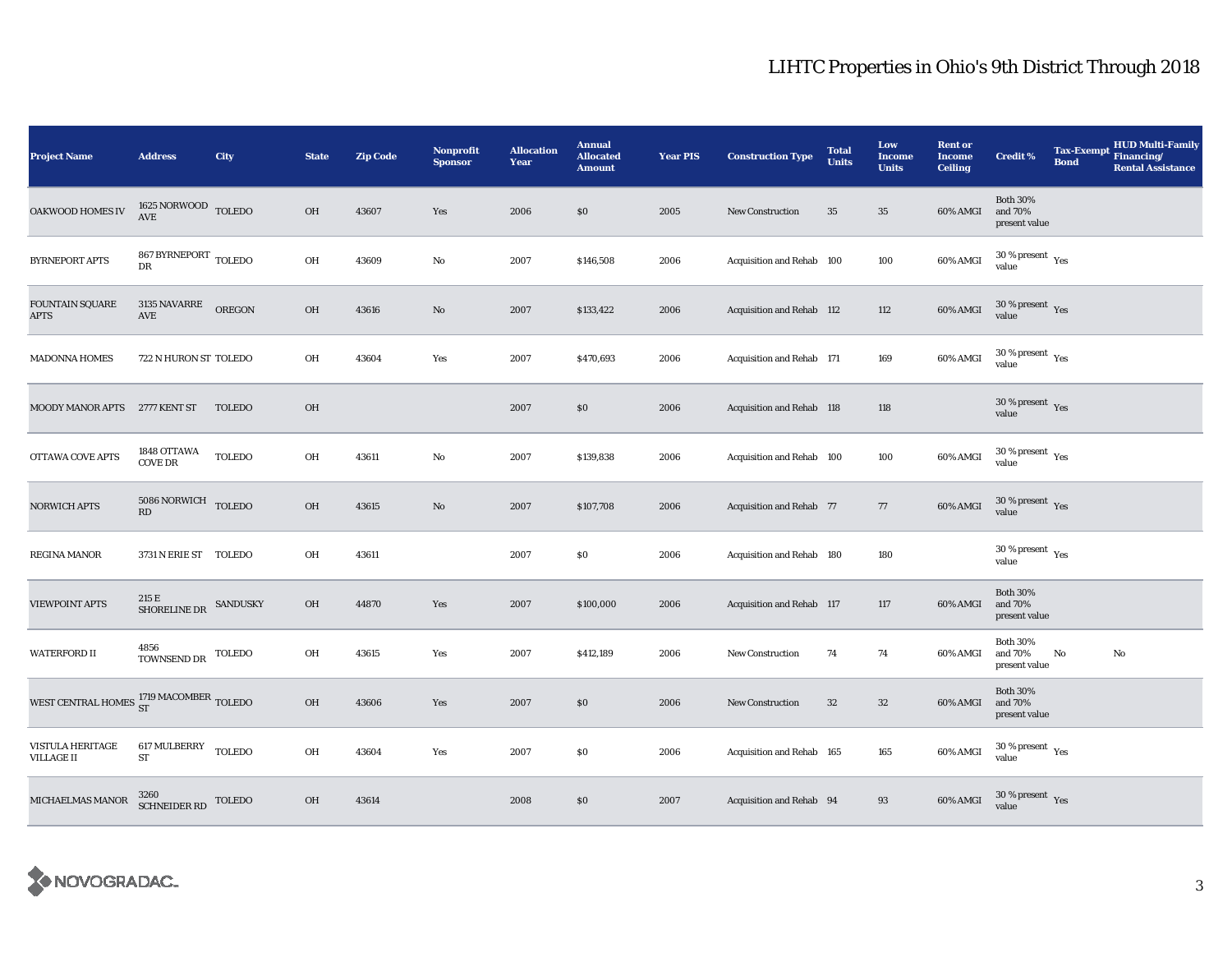| <b>Project Name</b>                        | <b>Address</b>                                   | City             | <b>State</b> | <b>Zip Code</b> | <b>Nonprofit</b><br><b>Sponsor</b> | <b>Allocation</b><br>Year | <b>Annual</b><br><b>Allocated</b><br><b>Amount</b> | <b>Year PIS</b> | <b>Construction Type</b>                | <b>Total</b><br><b>Units</b> | Low<br><b>Income</b><br><b>Units</b> | <b>Rent or</b><br><b>Income</b><br><b>Ceiling</b> | <b>Credit %</b>                             | <b>Tax-Exempt</b><br><b>Bond</b> | <b>HUD Multi-Family</b><br>Financing/<br><b>Rental Assistance</b> |
|--------------------------------------------|--------------------------------------------------|------------------|--------------|-----------------|------------------------------------|---------------------------|----------------------------------------------------|-----------------|-----------------------------------------|------------------------------|--------------------------------------|---------------------------------------------------|---------------------------------------------|----------------------------------|-------------------------------------------------------------------|
| <b>RIVERSIDE PARK</b><br><b>HOMES</b>      | 18046<br>PARKMOUNT<br>AVE                        | <b>CLEVELAND</b> | OH           | 44135           | Yes                                | 2008                      | \$0                                                | 2007            | New Construction                        | 90                           | $90\,$                               | 60% AMGI                                          | 30 % present<br>value                       |                                  |                                                                   |
| SOUTHEAST TOLEDO<br><b>HOMES</b>           | 317 DEARBORN TOLEDO<br>AVE                       |                  | OH           | 43605           | Yes                                | 2009                      | \$497,806                                          | 2007            | <b>New Construction</b>                 | 28                           | 28                                   | 60% AMGI                                          | <b>Both 30%</b><br>and 70%<br>present value | No                               |                                                                   |
| STOCKYARD HOMES                            | 3399 W 65TH ST CLEVELAND                         |                  | OH           | 44102           | Yes                                | 2007                      | \$494,239                                          | 2007            | New Construction                        | 30                           | 30                                   | 60% AMGI                                          | <b>Both 30%</b><br>and 70%<br>present value | No                               |                                                                   |
| <b>HARBORVIEW APTS</b>                     | <b>115 FRANKLIN</b><br><b>ST</b>                 | SANDUSKY         | <b>OH</b>    | 44870           | Yes                                | 2009                      | \$0                                                | 2008            | Acquisition and Rehab 100               |                              | 100                                  |                                                   | 30 % present<br>value                       |                                  |                                                                   |
| <b>PALMER GARDENS</b>                      | 2723 WAYMAN<br>PALMER DR                         | <b>TOLEDO</b>    | OH           | 43606           |                                    | 2009                      | \$0                                                | 2008            | Acquisition and Rehab 75                |                              | 75                                   |                                                   | 30 % present $\rm\,Yes$<br>value            |                                  |                                                                   |
| PORT CLINTON POINTE                        | 1267 W<br>FREMONT RD                             | PORT CLINTON     | OH           | 43452           | Yes                                | 2009                      | \$42,365                                           | 2008            | New Construction                        | 46                           | 46                                   | 60% AMGI                                          | <b>Both 30%</b><br>and 70%<br>present value |                                  |                                                                   |
| SOUTH EAST TOLEDO<br><b>HOMES II</b>       | 1258<br><b>ROCKCRESS DR</b>                      | <b>TOLEDO</b>    | OH           | 43615           | Yes                                | 2009                      | \$49,641                                           | 2008            | New Construction                        | 25                           | 25                                   | 60% AMGI                                          | <b>Both 30%</b><br>and 70%<br>present value |                                  |                                                                   |
| <b>COVENANT HOUSE</b><br><b>APTS</b>       | 702 N ERIE ST                                    | <b>TOLEDO</b>    | <b>OH</b>    | 43604           |                                    | 2010                      | \$0                                                | 2009            | Acquisition and Rehab 156               |                              | 156                                  |                                                   | 30 % present $\gamma_{\rm e s}$<br>value    |                                  |                                                                   |
| THE LAKEWOODS<br><b>PHASE II</b>           | 1021 GARDEN<br>TRAIL                             | <b>TOLEDO</b>    | OH           | 43614           |                                    | 2010                      | \$70,624                                           | 2009            | <b>New Construction</b>                 | 48                           | 48                                   | 60% AMGI                                          | 70 % present<br>value                       |                                  |                                                                   |
| <b>UNITED NORTH</b><br><b>SCHOOL HOMES</b> | 2017 WALNUT ST TOLEDO                            |                  | OH           | 43608           | Yes                                | 2010                      | \$0                                                | 2009            | <b>New Construction</b>                 | 24                           | 24                                   | 60% AMGI                                          | 70 % present<br>value                       |                                  |                                                                   |
| YWCA OF TOLEDO                             | 1018 JEFFERSON TOLEDO<br>AVE                     |                  | OH           | 43604           | Yes                                | 2011                      | \$0                                                | 2009            | Both New Construction $65$<br>and $A/R$ |                              | $\bf{65}$                            | 60% AMGI                                          | 70 % present<br>value                       |                                  |                                                                   |
| DENISON ELDERLY                            | $2000$ DENISON CLEVELAND<br>$\operatorname{AVE}$ |                  | OH           | 44109           | Yes                                | 2010                      | \$0                                                | 2010            | <b>New Construction</b>                 | 61                           | 61                                   | 60% AMGI                                          | <b>Both 30%</b><br>and 70%<br>present value |                                  |                                                                   |
| <b>ENGLEWOOD SENIOR</b><br>HOUSING         | 2737 MONROE<br>ST                                | <b>TOLEDO</b>    | OH           | 43606           | Yes                                | 2011                      | \$0                                                | 2010            | New Construction                        | 38                           | 38                                   | 60% AMGI                                          | <b>Both 30%</b><br>and 70%<br>present value |                                  |                                                                   |

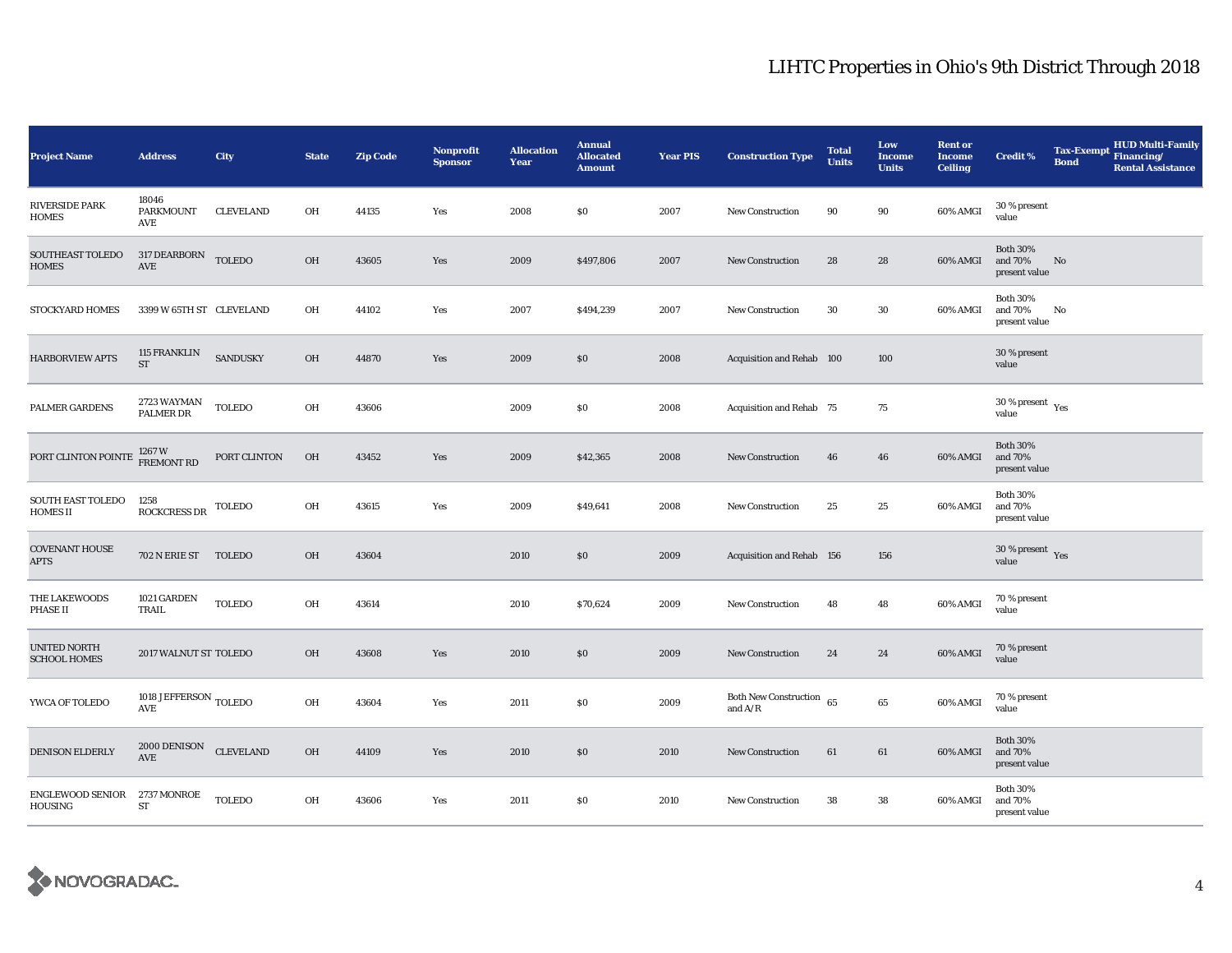| <b>Project Name</b>                                               | <b>Address</b>                              | City             | <b>State</b> | <b>Zip Code</b> | <b>Nonprofit</b><br><b>Sponsor</b> | <b>Allocation</b><br>Year | <b>Annual</b><br><b>Allocated</b><br><b>Amount</b> | <b>Year PIS</b> | <b>Construction Type</b>       | <b>Total</b><br><b>Units</b> | Low<br><b>Income</b><br><b>Units</b> | <b>Rent or</b><br><b>Income</b><br><b>Ceiling</b> | <b>Credit %</b>                             | Tax-Exempt Financing/<br><b>Bond</b> | <b>HUD Multi-Family</b><br><b>Rental Assistance</b> |
|-------------------------------------------------------------------|---------------------------------------------|------------------|--------------|-----------------|------------------------------------|---------------------------|----------------------------------------------------|-----------------|--------------------------------|------------------------------|--------------------------------------|---------------------------------------------------|---------------------------------------------|--------------------------------------|-----------------------------------------------------|
| RENAISSANCE SENIOR 419 N ST CLAIR<br>APTS                         | ${\rm ST}$                                  | <b>TOLEDO</b>    | OH           | 43604           | Yes                                | 2011                      | \$0                                                | 2010            | Acquisition and Rehab 55       |                              | 55                                   | 60% AMGI                                          | <b>Both 30%</b><br>and 70%<br>present value | $\rm No$                             |                                                     |
| UNITED NORTH<br><b>SCHOOL HOMES II</b>                            | 2822 C ST                                   | <b>TOLEDO</b>    | OH           | 43608           | Yes                                | 2011                      | \$0                                                | 2010            | <b>New Construction</b>        | 24                           | 24                                   | 60% AMGI                                          | <b>Both 30%</b><br>and 70%<br>present value |                                      |                                                     |
| <b>MAPLE STREET</b>                                               | 3208 MAPLE ST TOLEDO                        |                  | <b>OH</b>    | 43608           | No                                 | 1990                      | $\$0$                                              | 1990            | <b>Acquisition and Rehab 3</b> |                              | $\boldsymbol{3}$                     |                                                   | Not<br>Indicated                            |                                      |                                                     |
| NORWOOD & STICKNEY $\frac{\rm 1816}{\rm AVE}$ NORWOOD $\,$ TOLEDO |                                             |                  | OH           | 43607           | No                                 | 1989                      | \$0                                                | 1990            | Acquisition and Rehab 5        |                              | $5\,$                                |                                                   | $30$ % present $\,$ No $\,$<br>value        |                                      |                                                     |
| TURNER AVENUE                                                     | 2019 CALUMET<br>AVE                         | <b>TOLEDO</b>    | OH           | 43607           | $\rm No$                           | 1990                      | \$0                                                | 1990            | Acquisition and Rehab 4        |                              | $\overline{4}$                       |                                                   | Not<br>Indicated                            |                                      |                                                     |
| <b>WILLIS RENTALS</b>                                             | 2233<br><b>HOLLYWOOD</b><br><b>AVE</b>      | <b>TOLEDO</b>    | OH           | 43606           | $\mathbf{No}$                      | 1989                      | \$0                                                | 1990            | Acquisition and Rehab 3        |                              | $\boldsymbol{3}$                     |                                                   | 70 % present $\overline{N_0}$<br>value      |                                      |                                                     |
| MUIRWOOD PHASE I                                                  | $509$ LANDSRUSH $\,$ SANDUSKY<br>${\rm ST}$ |                  | OH           | 44870           | No                                 | 1990                      | \$0                                                | 1991            | <b>New Construction</b>        | 96                           | 96                                   |                                                   | $70\,\%$ present $\,$ No value              |                                      |                                                     |
| <b>SANDUSKY APTS</b>                                              | $509$ LANDSRUSH $\,$ SANDUSKY<br>ST         |                  | OH           | 44870           | No                                 | 1990                      | $\$0$                                              | 1991            | <b>New Construction</b>        | 104                          | 104                                  |                                                   | $70\,\%$ present $\,$ No value              |                                      |                                                     |
| <b>WHITE STREET</b>                                               | 519 WHITE ST TOLEDO                         |                  | OH           | 43605           | No                                 | 1990                      | \$0                                                | 1992            | Acquisition and Rehab 1        |                              | $\mathbf{1}$                         |                                                   | <b>Both 30%</b><br>and 70%<br>present value | No                                   |                                                     |
| <b>BANCROFT COURT</b><br><b>APTS</b>                              | 401 W<br><b>BANCROFT ST</b>                 | <b>TOLEDO</b>    | OH           | 43620           | No                                 | 1992                      | \$0                                                | 1993            | Acquisition and Rehab 96       |                              | 96                                   |                                                   | 70 % present $\,$ No $\,$<br>value          |                                      |                                                     |
| SOUTH LORAIN                                                      | 1500 E 29TH ST LORAIN                       |                  | OH           | 44055           | No                                 | 1991                      | \$63,871                                           | 1993            | <b>New Construction</b>        | 13                           | 13                                   |                                                   | 70 % present $\hbox{~No}$<br>value          |                                      |                                                     |
| <b>ASCENSION VILLAGE</b>                                          | $14130\ \mathrm{PURITAS}$<br>AVE            | <b>CLEVELAND</b> | OH           | 44135           | Yes                                | 1992                      | \$233,395                                          | 1994            | Not Indicated                  | 60                           | 60                                   |                                                   | Not<br>Indicated                            | No                                   |                                                     |
| <b>LUTHER CREST APTS</b>                                          | 2511 ROYCE RD TOLEDO                        |                  | OH           | 43615           | Yes                                | 1992                      | \$229,874                                          | 1994            | Not Indicated                  | 52                           | 52                                   |                                                   | Not<br>Indicated                            | $\mathbf{N}\mathbf{o}$               |                                                     |

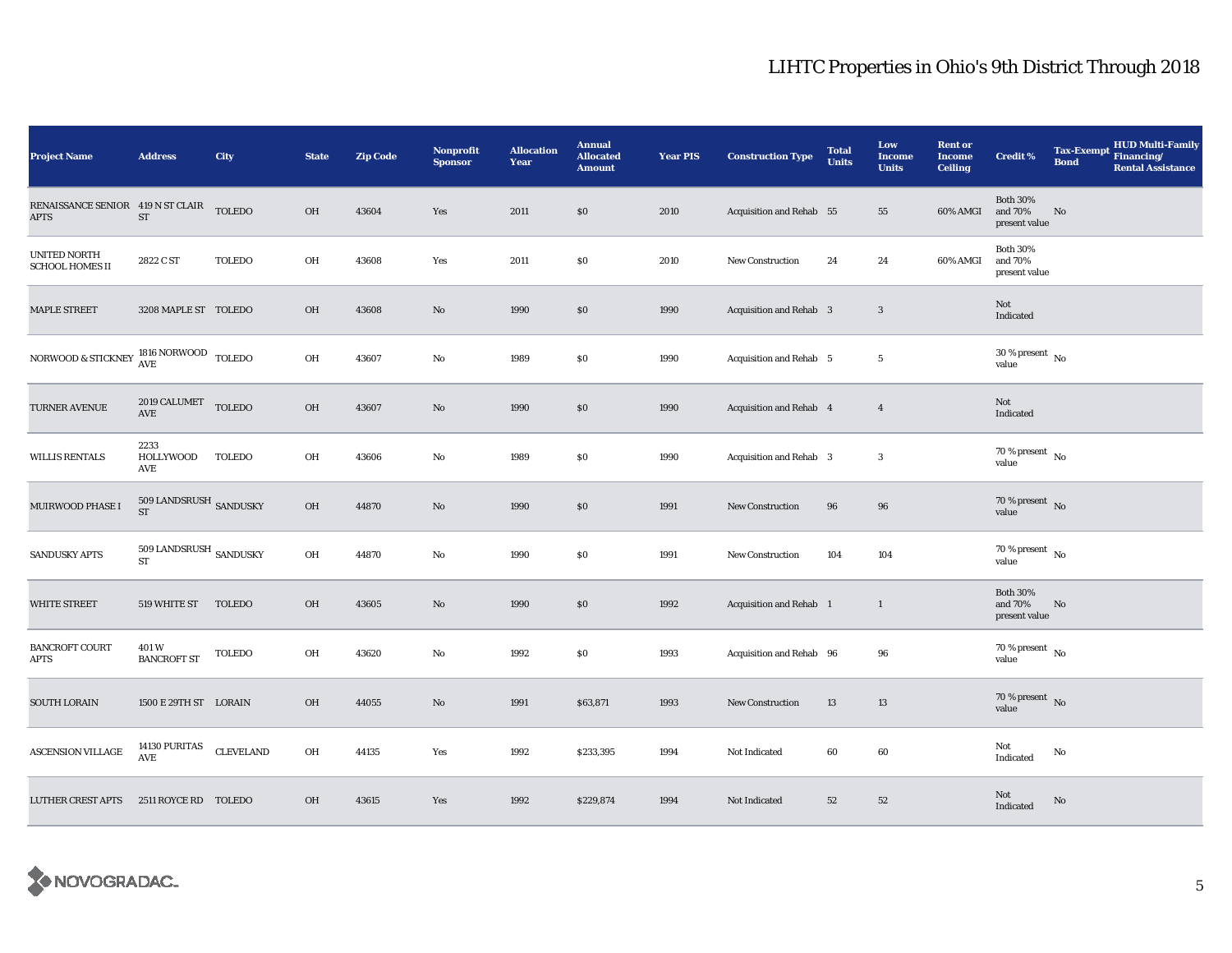| <b>Project Name</b>                                           | <b>Address</b>                                        | City             | <b>State</b> | <b>Zip Code</b> | <b>Nonprofit</b><br><b>Sponsor</b> | <b>Allocation</b><br>Year | <b>Annual</b><br><b>Allocated</b><br><b>Amount</b> | <b>Year PIS</b> | <b>Construction Type</b>                   | <b>Total</b><br><b>Units</b> | Low<br><b>Income</b><br><b>Units</b> | <b>Rent or</b><br><b>Income</b><br><b>Ceiling</b> | <b>Credit %</b>                             | <b>Bond</b> | <b>HUD Multi-Family</b><br>Tax-Exempt Financing/<br><b>Rental Assistance</b> |
|---------------------------------------------------------------|-------------------------------------------------------|------------------|--------------|-----------------|------------------------------------|---------------------------|----------------------------------------------------|-----------------|--------------------------------------------|------------------------------|--------------------------------------|---------------------------------------------------|---------------------------------------------|-------------|------------------------------------------------------------------------------|
| <b>WEST ONE</b>                                               | 3209<br><b>ARCHWOOD</b><br>AVE                        | <b>CLEVELAND</b> | OH           | 44109           | Yes                                | 1992                      | \$217,070                                          | 1994            | Not Indicated                              | 60                           | 60                                   |                                                   | Not<br>Indicated                            |             |                                                                              |
| THRESHOLD HOMES                                               | 3803 TOLEDO<br>AVE                                    | LORAIN           | OH           | 44055           | $\rm No$                           | 1994                      | \$275,214                                          | 1995            | New Construction                           | 40                           | 40                                   |                                                   | 70 % present $\,$ No $\,$<br>value          |             |                                                                              |
| COUNTRY CREEK APTS                                            | 1500 COLLEGE<br>DR                                    | <b>TOLEDO</b>    | OH           | 43607           |                                    | 1994                      | \$317,923                                          | 1996            | Not Indicated                              | 229                          | 229                                  |                                                   | 30 % present<br>value                       |             |                                                                              |
| JENNA TERRACE APTS                                            | 3152 FULMER<br>RD                                     | $_{\rm LORAIN}$  | OH           | 44053           | $\mathbf{N}\mathbf{o}$             | 1995                      | \$198,182                                          | 1996            | New Construction                           | 64                           | 64                                   |                                                   | 70 % present $\hbox{~No}$<br>value          |             |                                                                              |
| <b>LUTHER HILLS APTS</b>                                      | 2472 LUTHER<br><b>HILLS CIR</b>                       | <b>OREGON</b>    | OH           | 43616           | Yes                                | 1994                      | \$315,266                                          | 1996            | New Construction                           | 70                           | 70                                   |                                                   | $70$ % present $\,$ No $\,$<br>value        |             |                                                                              |
| <b>MACY'S APTS</b>                                            | 513 ADAMS ST                                          | <b>TOLEDO</b>    | OH           | 43604           | $\rm No$                           | 1998                      | \$215,117                                          | 1996            | Acquisition and Rehab 130                  |                              | 65                                   |                                                   | 30 % present Yes<br>value                   |             |                                                                              |
| PORT CLINTON SENIOR 500 W CATAWBA PORT CLINTON<br><b>APTS</b> | RD                                                    |                  | OH           | 43452           | Yes                                | 1994                      | \$193,285                                          | 1996            | New Construction                           | 40                           | 40                                   |                                                   | <b>Both 30%</b><br>and 70%<br>present value | No          |                                                                              |
| <b>LORAIN GREEN I</b>                                         | 3501 PIN OAK DR LORAIN                                |                  | OH           | 44052           | Yes                                | 1995                      | \$283,951                                          | 1997            | New Construction                           | 48                           | 48                                   |                                                   | 70 % present $\,$ No $\,$<br>value          |             |                                                                              |
| <b>LORAIN HOMES</b>                                           | 3504 DALLAS<br>AVE                                    | LORAIN           | OH           | 44055           | Yes                                | 1998                      | \$91,909                                           | 1997            | New Construction                           | 8                            | 8                                    | 60% AMGI                                          | $70\,\%$ present $\,$ No $\,$<br>value      |             |                                                                              |
| <b>MUSEUM PLACE</b>                                           | 2300 MONROE TOLEDO<br><b>ST</b>                       |                  | <b>OH</b>    | 43604           | No                                 | 1998                      | \$53,373                                           | 1997            | Acquisition and Rehab 65                   |                              | 13                                   |                                                   | <b>Both 30%</b><br>and 70%<br>present value | Yes         |                                                                              |
| <b>TOLEDO HOMES</b>                                           | 553 LUCAS ST                                          | <b>TOLEDO</b>    | OH           | 43604           | Yes                                | 1995                      | \$482,175                                          | 1997            | Both New Construction 48<br>and $\rm A/R$  |                              | 48                                   |                                                   | <b>Both 30%</b><br>and 70%<br>present value | No          |                                                                              |
| TOLEDO HOMES II                                               | $662$ AVONDALE $\quad$ TOLEDO<br>$\operatorname{AVE}$ |                  | OH           | 43604           | Yes                                | 1996                      | \$380,189                                          | 1998            | Both New Construction 38<br>and $\rm{A/R}$ |                              | ${\bf 38}$                           |                                                   | $70\,\%$ present $\,$ No value              |             |                                                                              |
| TOTCO HOMES                                                   | 2221 FULTON ST TOLEDO                                 |                  | OH           | 43620           | Yes                                | 1998                      | \$270,609                                          | 1998            | Both New Construction 30<br>and $\rm A/R$  |                              | $30\,$                               | 60% AMGI                                          | <b>Both 30%</b><br>and 70%<br>present value | No          |                                                                              |

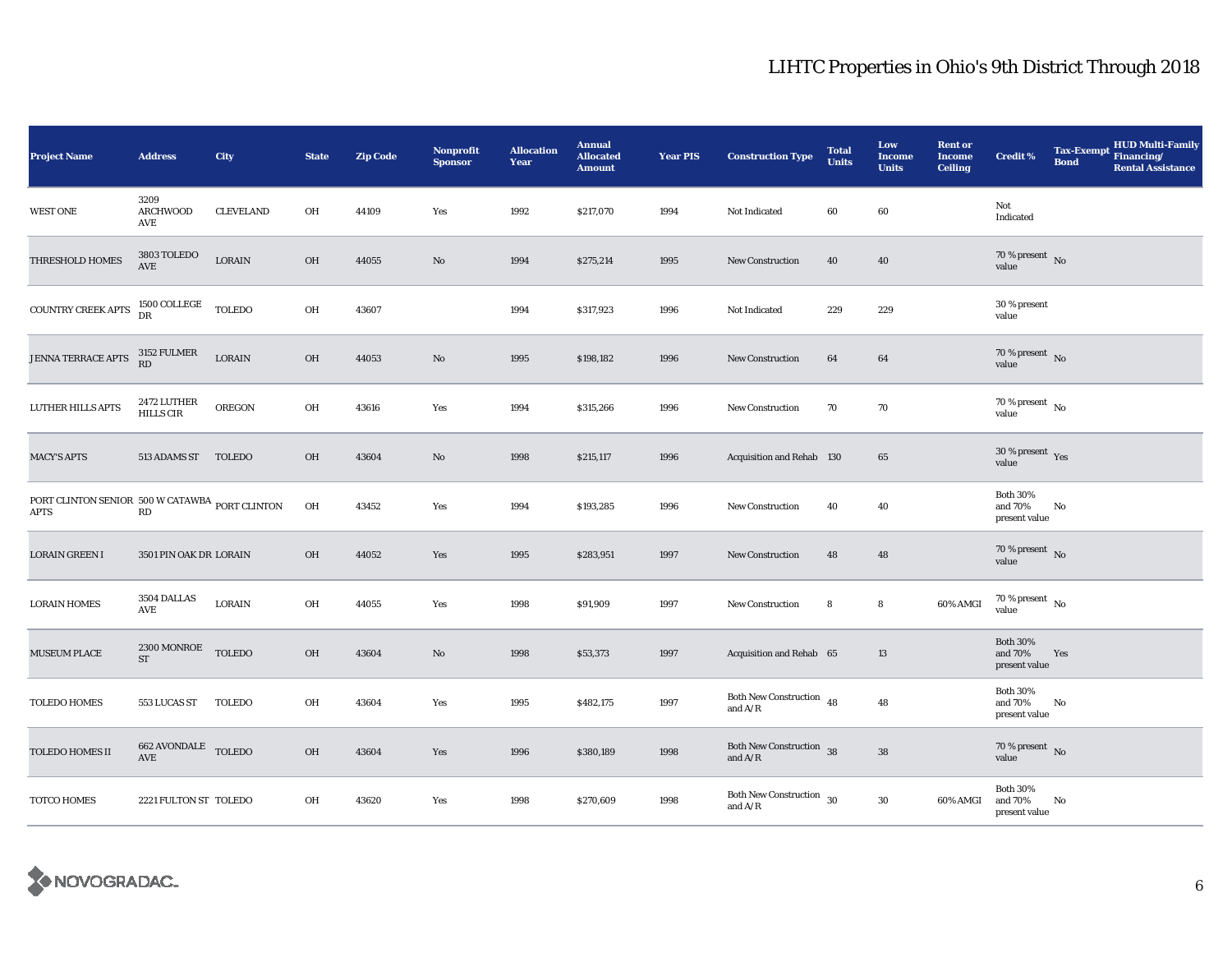| <b>Project Name</b>                                           | <b>Address</b>                                   | City             | <b>State</b> | <b>Zip Code</b> | <b>Nonprofit</b><br><b>Sponsor</b> | <b>Allocation</b><br>Year | <b>Annual</b><br><b>Allocated</b><br><b>Amount</b> | <b>Year PIS</b>      | <b>Construction Type</b>                                                          | <b>Total</b><br><b>Units</b> | Low<br><b>Income</b><br><b>Units</b> | <b>Rent or</b><br><b>Income</b><br><b>Ceiling</b> | <b>Credit %</b>                             | <b>Tax-Exempt</b><br><b>Bond</b> | HUD Multi-Family<br>Financing/<br><b>Rental Assistance</b> |
|---------------------------------------------------------------|--------------------------------------------------|------------------|--------------|-----------------|------------------------------------|---------------------------|----------------------------------------------------|----------------------|-----------------------------------------------------------------------------------|------------------------------|--------------------------------------|---------------------------------------------------|---------------------------------------------|----------------------------------|------------------------------------------------------------|
| <b>WARREN SHERMAN</b><br><b>FLATS</b>                         | 14 COLUMBIA ST TOLEDO                            |                  | <b>OH</b>    | 43620           | Yes                                | 1996                      | \$559,818                                          | 1998                 | Both New Construction 55<br>and $\ensuremath{\mathrm{A}}/\ensuremath{\mathrm{R}}$ |                              | ${\bf 55}$                           |                                                   | <b>Both 30%</b><br>and 70%<br>present value | No                               |                                                            |
| <b>COMMODORE PERRY</b><br><b>APTS</b>                         | $505$ JEFFERSON $\,$ TOLEDO AVE                  |                  | OH           | 43604           | $_{\rm No}$                        | 1997                      | \$245,118                                          | 1999                 | Acquisition and Rehab 156                                                         |                              | 63                                   |                                                   | $30\,\%$ present $\,$ Yes value             |                                  |                                                            |
| HILLCREST APTS                                                | 241 16TH ST                                      | <b>TOLEDO</b>    | OH           | 43604           | No                                 | 2000                      | \$0                                                | 1999                 | Acquisition and Rehab 106                                                         |                              | 56                                   | 60% AMGI                                          | $30\,\%$ present $\,$ Yes value             |                                  |                                                            |
| NORTH RIVER HOMES I 529 MULBERRY TOLEDO                       |                                                  |                  | OH           | 43604           | Yes                                | 1999                      | \$512,794                                          | 1999                 | Both New Construction $\,$ 49<br>and $A/R$                                        |                              | 49                                   | 60% AMGI                                          | <b>Both 30%</b><br>and 70%<br>present value | No                               |                                                            |
| SOUTHBRIDGE SQUARE 1255 S BYRNE RD TOLEDO                     |                                                  |                  | OH           | 43614           | $\rm No$                           | 2001                      | \$0                                                | 1999                 | Acquisition and Rehab 326                                                         |                              | 243                                  |                                                   | $30\ \%$ present $\;$ Yes value             |                                  |                                                            |
| THE LAKEWOODS PHASI $_{\rm LAKE\ RD}^{2106\ VIRGINIA}$ TOLEDO |                                                  |                  | OH           | 43614           |                                    | 2012                      | \$0                                                | 2011                 | New Construction                                                                  | 42                           | 42                                   | 60% AMGI                                          | 70 % present<br>value                       |                                  |                                                            |
| <b>CHESTNUT HILL</b>                                          | $1127\atop \mathrm{CHAMPLAIN}\mathrm{ST}$ TOLEDO |                  | OH           | 43604           |                                    | Insufficient<br>Data      | $\$0$                                              | Insufficient<br>Data | Not Indicated                                                                     | 40                           | $\bf{0}$                             |                                                   | Not<br>Indicated                            |                                  |                                                            |
| COLLINGWOOD GREEN 1800 DIVISION ST TOLEDO                     |                                                  |                  | OH           | 43604           |                                    | Insufficient<br>Data      | $\$0$                                              | Insufficient<br>Data | Not Indicated                                                                     | 65                           | $\mathbf 0$                          |                                                   | Not<br>Indicated                            |                                  |                                                            |
| COLLINGWOOD GREEN 1750 DIVISION ST TOLEDO                     |                                                  |                  | OH           |                 |                                    | 2013                      | \$0                                                | Insufficient<br>Data | Not Indicated                                                                     | 68                           | $\bf{0}$                             |                                                   | Not<br>Indicated                            |                                  |                                                            |
| <b>CONCORDE APTS</b>                                          | 3700 E<br><b>VINEYARD</b><br><b>VILLAGE DR</b>   | PORT CLINTON     | OH           | 43452           |                                    | Insufficient<br>Data      | $\$0$                                              | Insufficient<br>Data | Not Indicated                                                                     | 39                           | $\bf{0}$                             |                                                   | Not<br>Indicated                            |                                  |                                                            |
| <b>CRANES LANDING</b>                                         | 3315 MAYO ST                                     | <b>TOLEDO</b>    | <b>OH</b>    | 43611           |                                    | 2011                      | \$0                                                | Insufficient<br>Data | Not Indicated                                                                     | 40                           | $\bf{0}$                             |                                                   | Not<br>Indicated                            |                                  |                                                            |
| HAWKS LANDING                                                 | 14710 PURITAS<br>AVE                             | <b>CLEVELAND</b> | OH           | 44135           |                                    | Insufficient<br>Data      | $\$0$                                              | Insufficient<br>Data | Not Indicated                                                                     | 144                          | 134                                  |                                                   | Not<br>Indicated                            |                                  |                                                            |
| <b>THE PLAZA</b>                                              | 1931<br>SCOTTWOOD<br>AVE                         | <b>TOLEDO</b>    | OH           | 43620           |                                    | Insufficient<br>Data      | \$0                                                | Insufficient<br>Data | Not Indicated                                                                     | 152                          | $\bf{0}$                             |                                                   | Not<br>Indicated                            |                                  |                                                            |

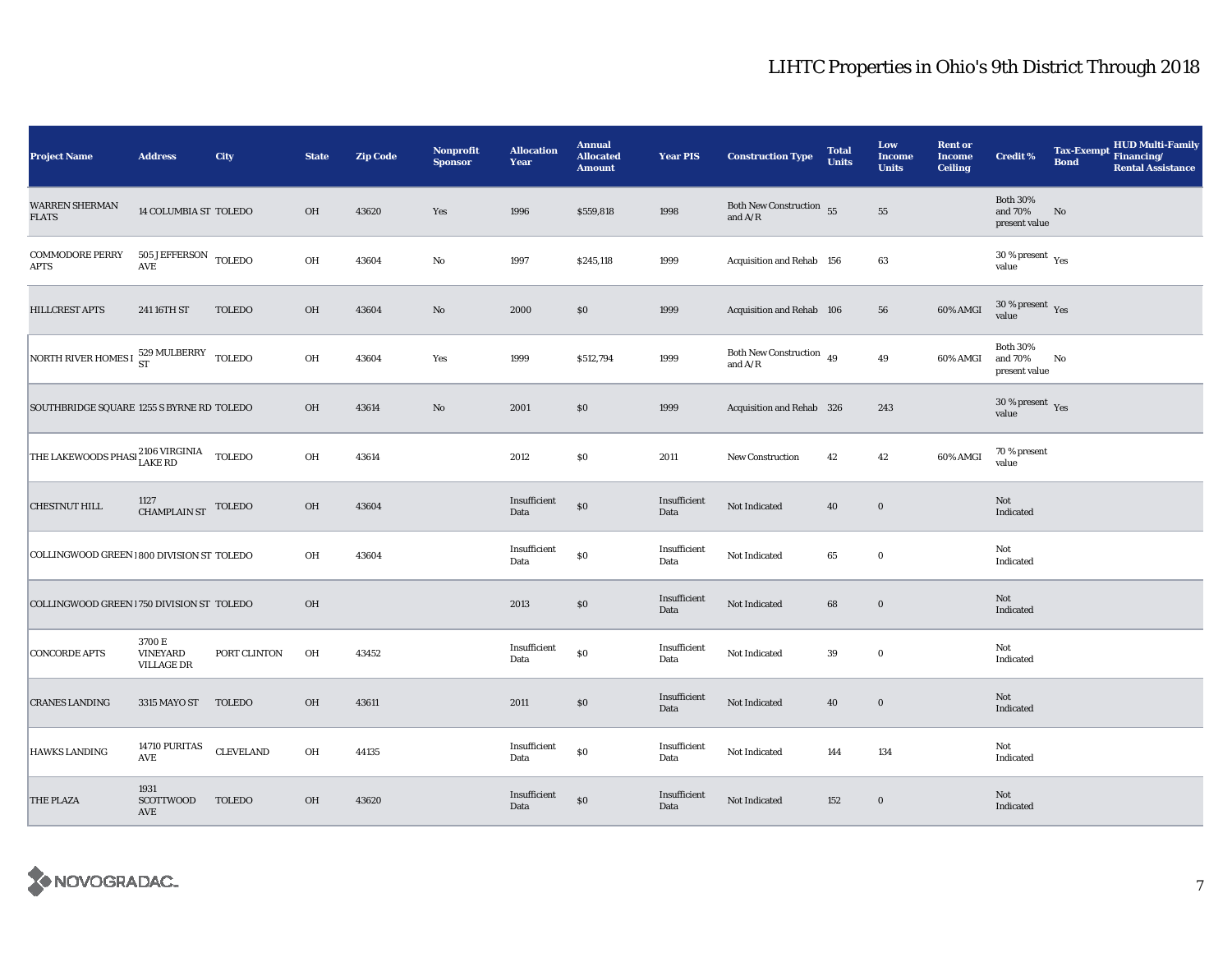| <b>Project Name</b>                                             | <b>Address</b>                               | City             | <b>State</b> | <b>Zip Code</b> | Nonprofit<br><b>Sponsor</b> | <b>Allocation</b><br>Year | <b>Annual</b><br><b>Allocated</b><br><b>Amount</b> | <b>Year PIS</b>      | <b>Construction Type</b> | <b>Total</b><br><b>Units</b> | Low<br><b>Income</b><br><b>Units</b> | <b>Rent or</b><br><b>Income</b><br><b>Ceiling</b> | <b>Credit %</b>                             | <b>Tax-Exempt</b><br><b>Bond</b> | <b>HUD Multi-Family</b><br>Financing/<br><b>Rental Assistance</b> |
|-----------------------------------------------------------------|----------------------------------------------|------------------|--------------|-----------------|-----------------------------|---------------------------|----------------------------------------------------|----------------------|--------------------------|------------------------------|--------------------------------------|---------------------------------------------------|---------------------------------------------|----------------------------------|-------------------------------------------------------------------|
| <b>VISTULA BUILDING</b>                                         | $1007$ N SUMMIT $\,$ TOLEDO<br><b>ST</b>     |                  | OH           | 43604           |                             | Insufficient<br>Data      | \$0                                                | Insufficient<br>Data | Not Indicated            | 16                           | $\bf{0}$                             |                                                   | Not<br>Indicated                            |                                  |                                                                   |
| VISTULA HERITAGE VILI 711 LOCUST ST TOLEDO                      |                                              |                  | OH           | 43604           |                             | 2013                      | $\$0$                                              | Insufficient<br>Data | Not Indicated            | 125                          | $\mathbf 0$                          |                                                   | Not<br>Indicated                            |                                  |                                                                   |
| <b>WESTERLYI</b>                                                | $14300$ DETROIT<br>AVE                       | <b>LAKEWOOD</b>  | OH           | 44107           |                             | 2013                      | $\$0$                                              | Insufficient<br>Data | Not Indicated            | 122                          | $\mathbf 0$                          |                                                   | Not<br>Indicated                            |                                  |                                                                   |
| <b>ROBERT D HART</b>                                            | 1554 LAKEWOOD $_{\rm LAKEWOOD}$<br>AVE       |                  | OH           | 44107           | $\mathbf{No}$               | 1987                      | \$0                                                | 1987                 | Acquisition and Rehab 4  |                              | $\overline{4}$                       |                                                   | <b>Both 30%</b><br>and 70%<br>present value |                                  |                                                                   |
| <b>BEACON PLACE</b>                                             | 332 BEACON ST TOLEDO                         |                  | OH           | 43620           | $\mathbf{No}$               | 1988                      | $\$0$                                              | 1988                 | <b>New Construction</b>  | 139                          | $30\,$                               |                                                   | 30 % present<br>value                       |                                  |                                                                   |
| <b>KELLY APTS</b>                                               | 1118 UPTON AVE TOLEDO                        |                  | OH           | 43607           | No                          | 1988                      | \$0                                                | 1988                 | Acquisition and Rehab 11 |                              | 11                                   |                                                   | <b>Both 30%</b><br>and 70%<br>present value |                                  |                                                                   |
| MULBERRY                                                        | $823$ MULBERRY $_{\rm TOLEDO}$<br><b>ST</b>  |                  | OH           | 43604           | $\mathbf{No}$               | 1988                      | $\$0$                                              | 1988                 | Acquisition and Rehab 4  |                              | $\overline{4}$                       |                                                   | 70 % present<br>value                       |                                  |                                                                   |
| MARSHALL PLAZA APTS $\frac{2539}{\mathrm{AVE}}$ MARSHALL LORAIN |                                              |                  | OH           | 44052           |                             | 2013                      | \$0                                                | 2012                 | Acquisition and Rehab 89 |                              | 89                                   | 60% AMGI                                          | <b>Both 30%</b><br>and 70%<br>present value |                                  |                                                                   |
| WINTON ON LORAIN                                                | 9431 LORAIN<br>$\operatorname{AVE}$          | <b>CLEVELAND</b> | OH           | 44102           | Yes                         | 2010                      | \$0                                                | 2013                 | Acquisition and Rehab 40 |                              | 40                                   | 60% AMGI                                          | <b>Both 30%</b><br>and 70%<br>present value |                                  |                                                                   |
| RESERVE ON LAKEVIEW 512 BERLIN RD HURON                         |                                              |                  | OH           | 44839           | $\mathbf{No}$               | 2012                      | \$0                                                | 2013                 | <b>New Construction</b>  | 45                           | $45\,$                               | 60% AMGI                                          | 30 % present<br>value                       |                                  |                                                                   |
| ARLINGTON BY THE LAK ARLINGTON                                  | 2101<br>AVE                                  | TOLEDO           | OH           | 43609           |                             | 2013                      | \$214,464                                          | 2014                 | Acquisition and Rehab 50 |                              | $\bf{0}$                             |                                                   | $30\,\%$ present $\,$ No $\,$<br>value      |                                  | Yes                                                               |
| <b>LEGACY HOMES</b>                                             | 2433 FRANKLIN TOLEDO<br>$\operatorname{AVE}$ |                  | OH           | 43620           |                             | 2012                      | \$1,030,134                                        | 2014                 | New Construction         | 40                           | $\bf{0}$                             |                                                   | 70 % present $\bar{N}$<br>value             |                                  | Yes                                                               |
| <b>RIEGER HOTEL</b>                                             | 232 JACKSON ST SANDUSKY                      |                  | OH           | 44870           |                             | 2012                      | \$651,080                                          | 2014                 | Acquisition and Rehab 37 |                              | $\bf{0}$                             |                                                   | <b>Both 30%</b><br>and 70%<br>present value | No                               | Yes                                                               |

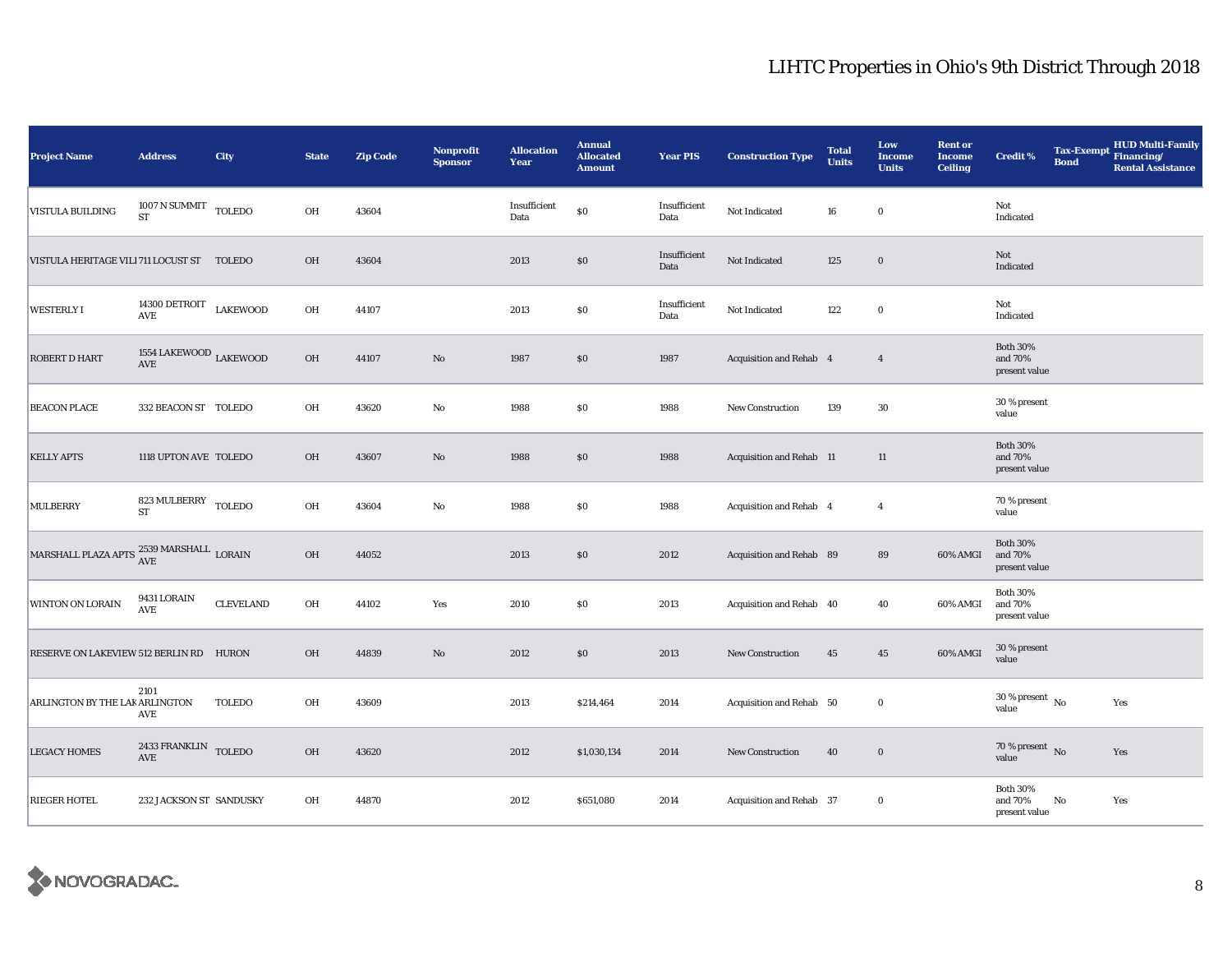| <b>Project Name</b>                                                                                                               | <b>Address</b>                                      | City            | <b>State</b> | <b>Zip Code</b> | <b>Nonprofit</b><br><b>Sponsor</b> | <b>Allocation</b><br>Year | <b>Annual</b><br><b>Allocated</b><br><b>Amount</b> | <b>Year PIS</b> | <b>Construction Type</b>        | <b>Total</b><br><b>Units</b> | Low<br><b>Income</b><br><b>Units</b> | <b>Rent or</b><br><b>Income</b><br><b>Ceiling</b> | <b>Credit %</b>                             | Tax-Exempt Financing/<br><b>Bond</b> | <b>HUD Multi-Family</b><br><b>Rental Assistance</b> |
|-----------------------------------------------------------------------------------------------------------------------------------|-----------------------------------------------------|-----------------|--------------|-----------------|------------------------------------|---------------------------|----------------------------------------------------|-----------------|---------------------------------|------------------------------|--------------------------------------|---------------------------------------------------|---------------------------------------------|--------------------------------------|-----------------------------------------------------|
| <b>WESTERLY III</b>                                                                                                               | 14312 DETROIT<br>$\operatorname{AVE}$               | <b>LAKEWOOD</b> | $OH$         | 44107           |                                    | 2014                      | \$417,105                                          | 2014            | Acquisition and Rehab 112       |                              | $\bf{0}$                             |                                                   | $30$ % present $\,$ No $\,$<br>value        |                                      | Yes                                                 |
| <b>COMMONS AT GARDEN</b>                                                                                                          | $1065$ GARDEN $\,$ TOLEDO LAKE PARKWAY              |                 | OH           | 43614-9998      |                                    | 2013                      | \$994,131                                          | 2015            | <b>New Construction</b>         | 75                           | 75                                   |                                                   | <b>Both 30%</b><br>and 70%<br>present value | No                                   | Yes                                                 |
| <b>AIRLINE MANOR</b>                                                                                                              | 1942 AIRLINE<br>AVE                                 | <b>TOLEDO</b>   | $OH$         | 43609           | $\mathbf{N}\mathbf{o}$             | 1989                      | \$0                                                | 1989            | Acquisition and Rehab 4         |                              | $\overline{4}$                       |                                                   | 70 % present $\bar{N}$ o<br>value           |                                      |                                                     |
| <b>ALPHA TOWERS</b>                                                                                                               | 525 E<br>WOODRUFF AVE ${\rm TOLEDO}$                |                 | OH           | 43604           | $\rm No$                           | 1989                      | \$0                                                | 1989            | Acquisition and Rehab 165       |                              | 165                                  |                                                   | $30$ % present $\,$ No $\,$<br>value        |                                      |                                                     |
| CHERRY STREET MANOI 2002 CHERRY ST TOLEDO                                                                                         |                                                     |                 | OH           | 43608           | $\rm No$                           | 1989                      | \$0                                                | 1989            | <b>Acquisition and Rehab 14</b> |                              | 14                                   |                                                   | 70 % present $\bar{N}$<br>value             |                                      |                                                     |
| <b>KELLY APTS</b>                                                                                                                 | 1701 MULBERRY TOLEDO<br>${\rm ST}$                  |                 | OH           | 43608           | $\rm No$                           | 1989                      | \$0                                                | 1989            | Acquisition and Rehab 6         |                              | 6                                    |                                                   | <b>Both 30%</b><br>and 70%<br>present value | No                                   |                                                     |
| MAPLEWOOD MANOR                                                                                                                   | 2453<br>MAPLEWOOD<br>AVE                            | <b>TOLEDO</b>   | $OH$         | 43620           | $\rm No$                           | 1989                      | \$0\$                                              | 1989            | Acquisition and Rehab 2         |                              | $\boldsymbol{2}$                     |                                                   | 70 % present $\,$ No $\,$<br>value          |                                      |                                                     |
| $\begin{array}{ l } \hbox{MONTGOMERY RENTAL} \begin{tabular}{ll} 2132 \text{ PARKDALE} & \text{TOLEDO} \end{tabular} \end{array}$ |                                                     |                 | OH           | 43607           | $\rm No$                           | 1989                      | \$0                                                | 1989            | Acquisition and Rehab 2         |                              | $\boldsymbol{2}$                     |                                                   | <b>Both 30%</b><br>and 70%<br>present value | No                                   |                                                     |
| PERRY APTS                                                                                                                        | 829 MULBERRY TOLEDO<br><b>ST</b>                    |                 | $OH$         | 43604           | $\rm No$                           | 1989                      | \$0                                                | 1989            | Acquisition and Rehab 8         |                              | $\bf8$                               |                                                   | 70 % present $\,$ No $\,$<br>value          |                                      |                                                     |
| SOUTH TOLEDO HOMES <sup>239</sup> EASTERN                                                                                         |                                                     | <b>TOLEDO</b>   | OH           | 43609           | No                                 | 1989                      | \$0                                                | 1989            | New Construction                | 18                           | 18                                   |                                                   | $70$ % present $\,$ No $\,$<br>value        |                                      |                                                     |
| <b>DEAN'S RENTALS</b>                                                                                                             | 3249<br>${\tt GLENWOOD}$ ${\tt NVE}$ ${\tt TOLEDO}$ |                 | $OH$         | 43610           | No                                 | 1989                      | \$0\$                                              | 1990            | Acquisition and Rehab 2         |                              | $\boldsymbol{2}$                     |                                                   | <b>Both 30%</b><br>and 70%<br>present value | No                                   |                                                     |
| <b>WESTERLY II</b>                                                                                                                | 14306 DETROIT<br><b>AVENUE</b>                      | <b>LAKEWOOD</b> | OH           | 44107           | No                                 | 2016                      | \$1,150,000                                        | 2017            | Acquisition and Rehab 0         |                              | 154                                  | 60% AMGI                                          | <b>Both 30%</b><br>and 70%<br>present value |                                      | Yes                                                 |
| KNICKERBOCKER APARTKNICKERBOCKE BAY VILLAGE                                                                                       | 27100<br>R ROAD                                     |                 | OH           | 44140           | No                                 | 2017                      | \$1,100,000                                        | 2018            | Acquisition and Rehab 148       |                              | 148                                  | 60% AMGI                                          | <b>Both 30%</b><br>and 70%<br>present value |                                      | Yes                                                 |